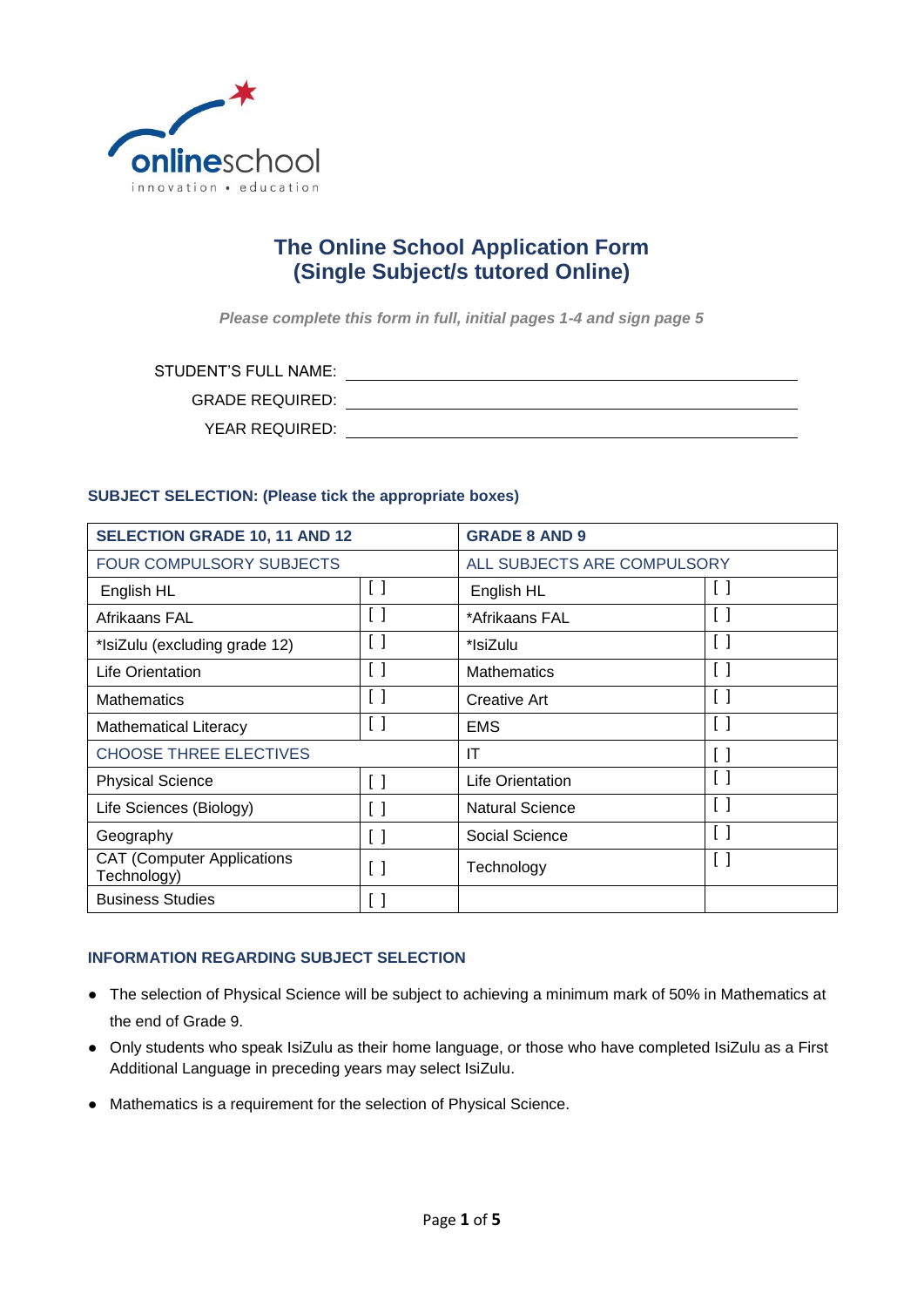# **PARENT/ GUARDIAN INFORMATION**

#### FATHER'S/GUARDIAN'S INFORMATION

| Surname                              | <b>Preferred Name</b>                                  |  |
|--------------------------------------|--------------------------------------------------------|--|
| <b>First Name</b>                    | <b>Cell Number</b>                                     |  |
| Title                                | E-mail Address                                         |  |
| <b>ID Number</b>                     | Occupation                                             |  |
| Home Number                          | Employer                                               |  |
| <b>Work Number</b>                   | Responsible for<br>Yes[] No[]<br>payment               |  |
| Home Address<br>(domicilium          | Responsible for<br>academic<br>Yes[] No[]<br>support * |  |
| citandi et<br>executandi<br>address) | <b>Postal Address</b>                                  |  |
|                                      | Nature of relationship to the student: (Please circle) |  |
|                                      | <b>Guardian</b><br><b>Father</b>                       |  |

# MOTHER'S/GUARDIAN'S INFORMATION

| Surname                              | <b>Preferred Name</b>                                                                      |  |  |
|--------------------------------------|--------------------------------------------------------------------------------------------|--|--|
| <b>First Name</b>                    | <b>Cell Number</b>                                                                         |  |  |
| Title                                | E-mail Address                                                                             |  |  |
| <b>ID Number</b>                     | Occupation                                                                                 |  |  |
| Home Number                          | Employer                                                                                   |  |  |
| <b>Work Number</b>                   | Responsible for<br>payment<br>Yes[] No[]                                                   |  |  |
| Home Address<br>(domicilium          | Responsible for<br>academic<br>Yes[] No[]<br>support *                                     |  |  |
| citandi et<br>executandi<br>address) | <b>Postal Address</b>                                                                      |  |  |
|                                      | Nature of relationship to the student: (Please circle)<br><b>Guardian</b><br><b>Mother</b> |  |  |

\*This is the person who will be providing academic support to the student at home. All academic related communication will be addressed to this person.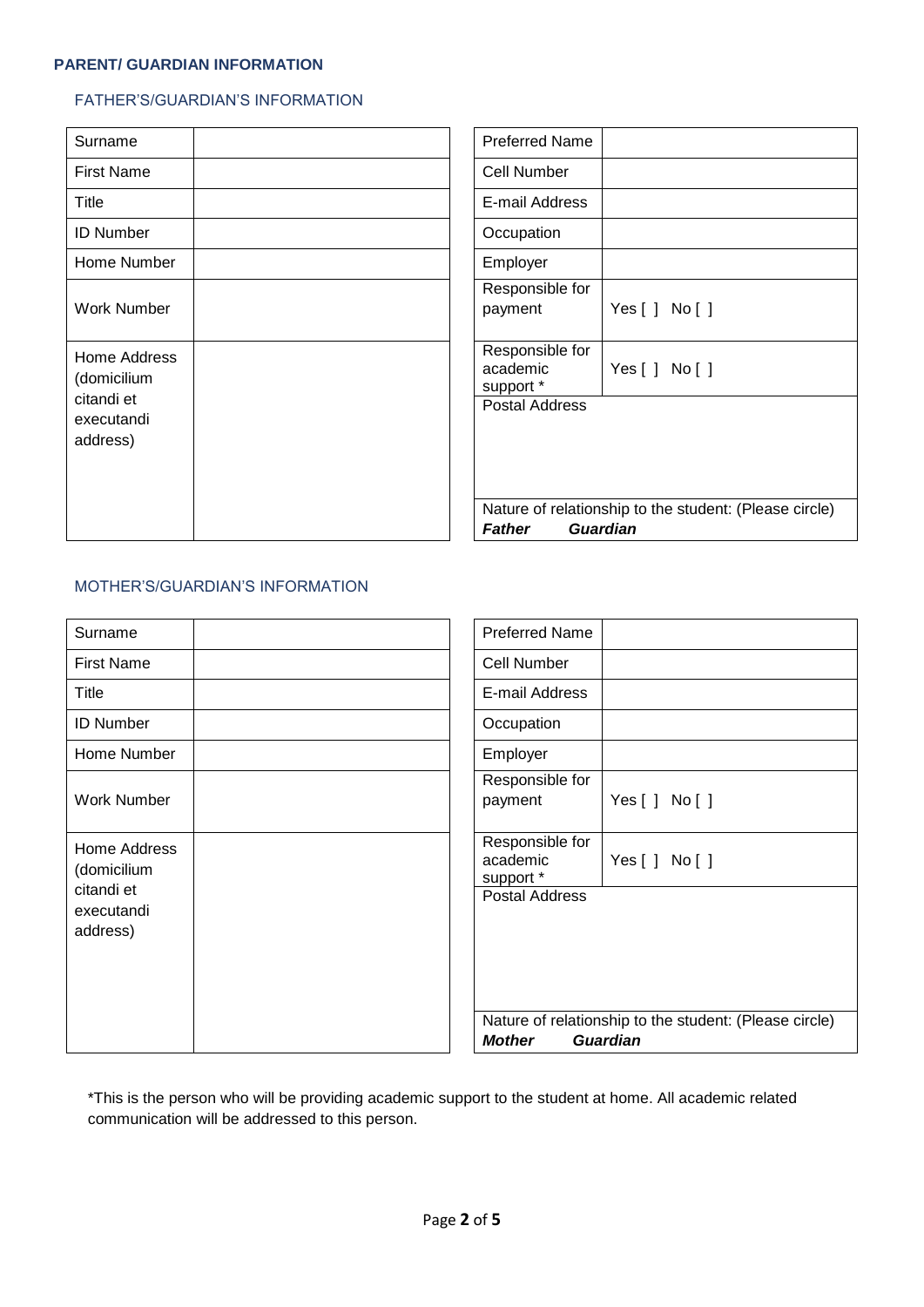#### **STUDENT INFORMATION**

# PLEASE PROVIDE INFORMATION ABOUT THE **STUDENT**

| Surname               |  | Home Number                      |
|-----------------------|--|----------------------------------|
| <b>First Name</b>     |  | E-mail Address                   |
| <b>Preferred Name</b> |  | Age                              |
| Gender                |  | Cell Number                      |
| <b>ID Number</b>      |  | Race (required by<br>IEB/GDE)    |
| <b>Current Grade</b>  |  | With whom the<br>student resides |
| Grade (2019)          |  | Postal Address                   |
| Citizenship           |  |                                  |
| Home                  |  |                                  |
| Language              |  |                                  |
| Home Address          |  |                                  |
| (domicilium           |  |                                  |
| citandi et            |  |                                  |
| executandi            |  |                                  |
| address)              |  |                                  |

| Home Number                      |  |
|----------------------------------|--|
| E-mail Address                   |  |
| Age                              |  |
| Cell Number                      |  |
| Race (required by<br>IEB/GDE)    |  |
| With whom the<br>student resides |  |
| <b>Postal Address</b>            |  |
|                                  |  |

#### SCHOOLS ATTENDED

| Most Recent (or<br>current) School | Previous   |
|------------------------------------|------------|
| Date Left                          | Date Left  |
| Grade Left                         | Grade Left |
| Reason                             | Reason     |
| Address                            | Address    |
|                                    |            |
| Last Grade Passed                  |            |

#### DOES THE STUDENT HAVE ANY OF THE FOLLOWING BARRIERS TO LEARNING

| <b>Attention Deficit Disorder</b>       | Yes  <br>No                   | <b>Partially Sighted</b>            | Yes | No |
|-----------------------------------------|-------------------------------|-------------------------------------|-----|----|
| Autistic Spectrum Disorder              | Yes <sub>l</sub><br><b>No</b> | <b>Physically Disabled</b>          | Yes | No |
| <b>Behavioural Disorder</b>             | Yes  <br><b>No</b>            | <b>Specific Learning Disability</b> | Yes | No |
| <b>Cerebral Palsied</b>                 | Yes<br>N <sub>o</sub>         | <b>Reading Difficulties</b>         | Yes | No |
| Deaf/Blind Disabled                     | Yes<br><b>No</b>              | <b>Numeric Difficulties</b>         | Yes | No |
| Epilepsy                                | Yes<br><b>No</b>              | Language Difficulties               | Yes | No |
| Hard of Hearing                         | Yes  <br><b>No</b>            | ADD with Hyperactivity              | Yes | No |
| Mild/Moderately Intellectually Disabled | Yes  <br>No                   | Other:                              | Yes | No |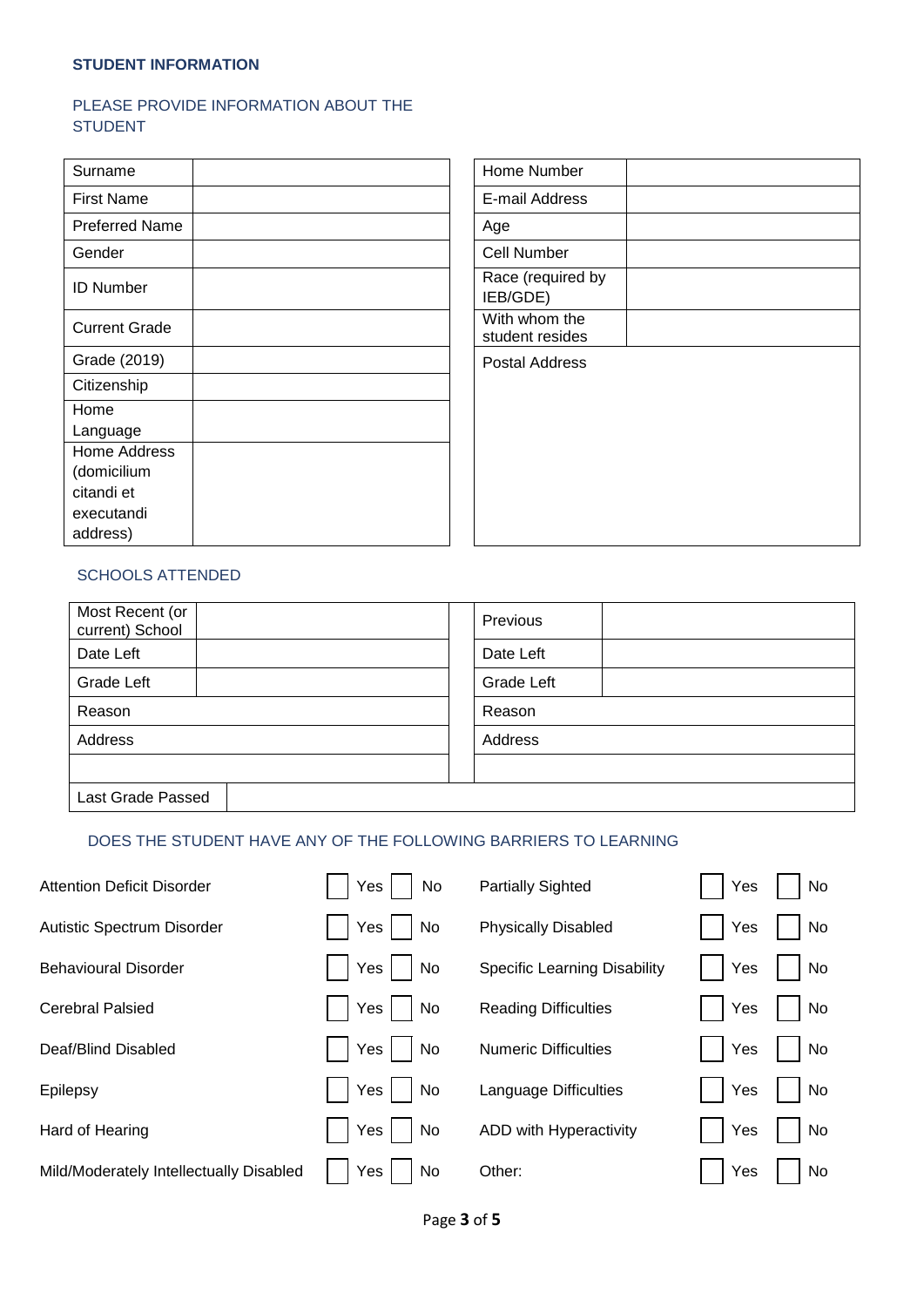# (The Online School reserves the right to request an independent report where deemed necessary)

Accommodation received from the IEB or DBE

Yes No

# **SUPPORTING DOCUMENTATION**

# **Kindly include the following information with your application. Without this documentation, your application will not be processed:**

- Copy of student's ID/passport (or birth certificate if no ID or passport)
- Copy of both parents' ID
- Passport sized photograph of the student
- Copy of student's latest/last school report
- Copy of accommodations received from the IEB or DBE (if relevant)
- Proof of payment of the application fee

# **Please note that the acceptance of this application is subject to:**

- Accurate completion of this form and receipt of all supporting documentation
- The results of the diagnostic test
- The successful completion of the previous academic year

# **APPLICATION PROCESS**

- 1. Complete and return this application form together with the supporting documentation as listed and proof of payment of the application fee to the Online School.
- 2. The Online School will contact you to arrange the student's diagnostic test.
- 3. The diagnostic test is completed by the student under your supervision. Once completed, please submit the diagnostic test to the Online School.
- 4. The Online School will review the diagnostic test and determine the suitability of the Online School for the student and provide you with feedback.
- 5. Post diagnostic test results confirming the suitability of the Online School for the student, you will be required to sign the Online School Terms and Conditions of Enrollment and pay the registration fee.
- 6. Upon receipt of the signed Terms and Conditions of Enrollment and proof of payment of the registration fee, your child will be enrolled in the Online School.

# **SENDING OF DOCUMENTS & PROOF OF PAYMENT:**

- 1. Please send this form and supporting documentation to [applications@onlineschool.co.za](mailto:applications@onlineschool.co.za)
- 2. Please send proof of payment for the application fee and the registration fee to [finance@onlineschool.co.za](mailto:finance@onlineschool.co.za) . **BANK ACCOUNT DETAILS FOR HATFIELD CHRISTIAN ONLINE SCHOOL**

#### **BANK ACCOUNT DETAILS FOR HATFIELD CHRISTIAN ONLINE SCHOOL**

ACCOUNT NAME: HATFIELD EDUCATIONAL SERVICES PTY LTD: BANK: STANDARD BANK BRANCH: HATFIELD BRANCH CODE: 011545 ACCOUNT NUMBER: 012593249 REFERENCE: HCOS & STUDENTS INITIALS & SURNAME